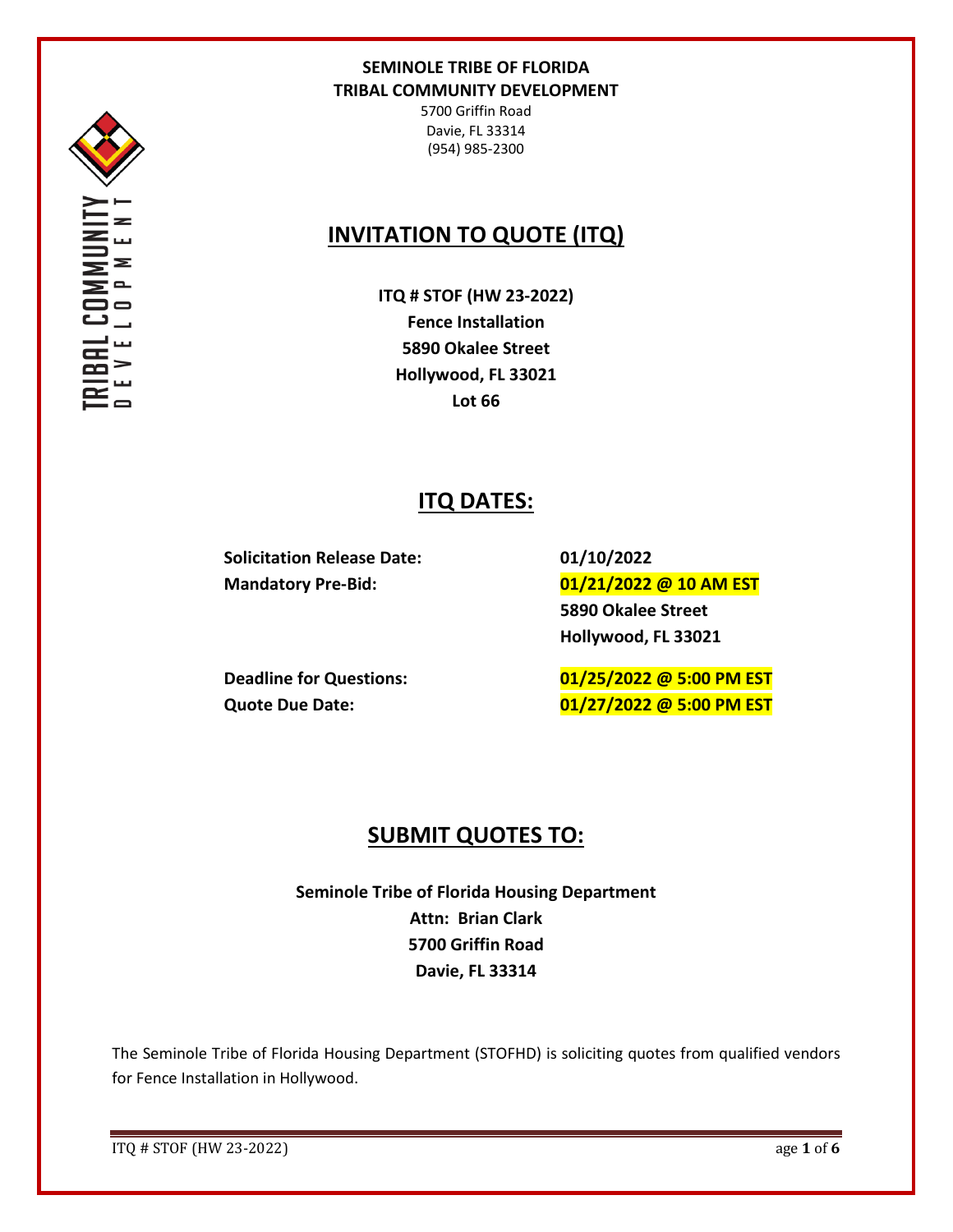5700 Griffin Road Davie, FL 33314 (954) 985-2300

## **SECTION 1: INTRODUCTION AND INSTRUCTIONS**

#### **1.0 INTRODUCTION**

This ITQ provides prospective firms with sufficient information to enable them to prepare and submit quotes to the Seminole Tribe of Florida Housing Department (STOFHD) for The STOFHD is initiating this competitive ITQ to qualified Vendors who are in the business of providing General Contractor Services, capable of completing numerous job functions/services in a timely manner and therefore, seeks to enter into an Agreement with that Vendor.

## **1.1 INSTRUCTIONS**

This Invitation to Quote (ITQ) contains the instructions governing the quotes to be submitted and the material to be included therein; as well as any mandatory requirements that must be met to be eligible for consideration. All requests for clarification and/or any additional questions regarding this ITQ must be submitted via email to: BrianClark@semtribe.com

Seminole Tribe of Florida Housing Department:

 ATTN: **Brian Clark 5700 Griffin Road Davie, FL 33314**

A mandatory pre-bid meeting at the home is scheduled for **Friday January 21st 2022 @ 10am**

**Only those sealed quotes received in this Hollywood Housing Department office on or before the Due Date and time will be eligible for consideration. Any quote received after the Due Date and time, regardless of the method of delivery, will be discarded**.

The STOFHD hereby notifies all bidders that if your quote is selected, you will be required to enter into a formal contract with the Seminole Tribe of Florida for the services you are bidding. You will also be required to meet all company vendor, insurance and certification requirements.

The STOFHD reserves the right to reject any or all quotes, to waive formalities or informalities, and to award contract, either in whole or in part. The right is also reserved to select minority vendors and/or vendors with tribal member ownership.

All quotes submitted become the property of STOFHD upon receipt. The content of all quotes shall be kept confidential until an award is made, after which such content will no longer be kept confidential, except as noted therein.

ITQ # STOF (HW 23-2022) age **2** of **6**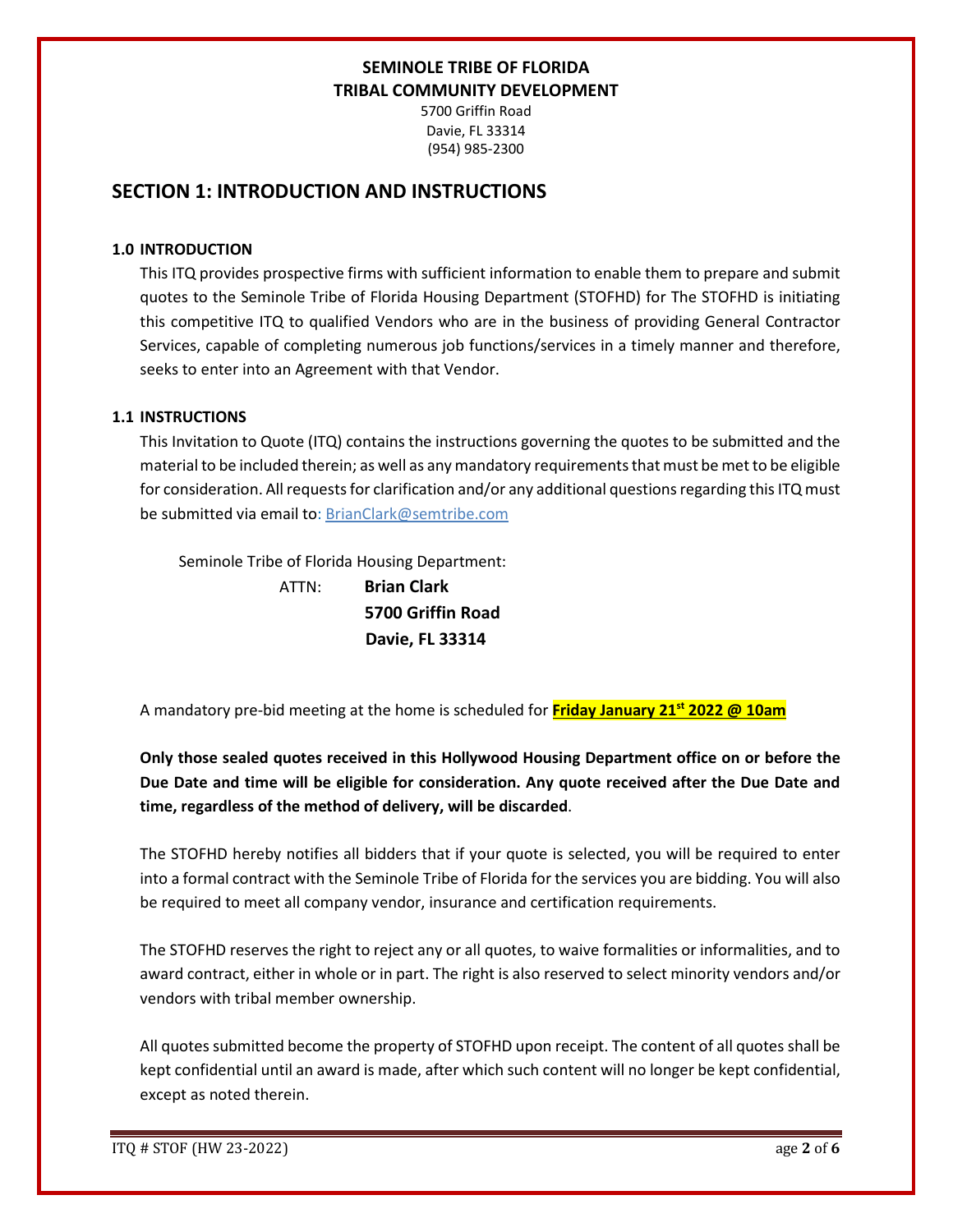5700 Griffin Road Davie, FL 33314 (954) 985-2300

## **SECTION 2: GENERAL REQUIREMENTS**

### **2.0 OBJECTIVE**

The objective of this ITQ is to provide sufficient information to enable qualified Respondents to submit written quotes. This ITQ is neither a contractual offer nor a commitment to purchase any products or services. All information contained in the quote must be legible. Any and all corrections and or erasures must be initialed. **Each quote shall be signed in ink by an authorized representative of the respondent**. The contents of the quote submitted by the successful respondent of the ITQ may become part of the contract awarded as a result of this solicitation.

#### **2.1 SCOPE OF WORK (SOW)**

The Scope-of-Work ("SOW") contained in the Attachments describes the services expected for a Contractor to provide the STOFHD. Respondent must ensure that all such services contained in the SOW are provided for in every particular and shall meet or exceed the level of quality, availability, features, functionality, frequency, accuracy, and performance.

The silence of specifications or requirements as to any detail contained in this document or any of the attachments or exhibits, or the apparent omission from any specifications or requirements, or a detailed description concerning any point, shall be regarded as meaning that only the best commercial practices shall prevail and that only material and workmanship of the finest quality are to be used. All interpretations of the Scope of Work shall be made on the basis of this statement.

#### **2.3 NOTIFICATION**

Each respondent submitting a quote in response to this ITQ will be notified in writing as to acceptance or rejection of their quote. Release of notification letters should be within sixty (60) days of the quote submission date. STOFHD reserves the right to delay this action if it is deemed to be in the best interests of STOFHD.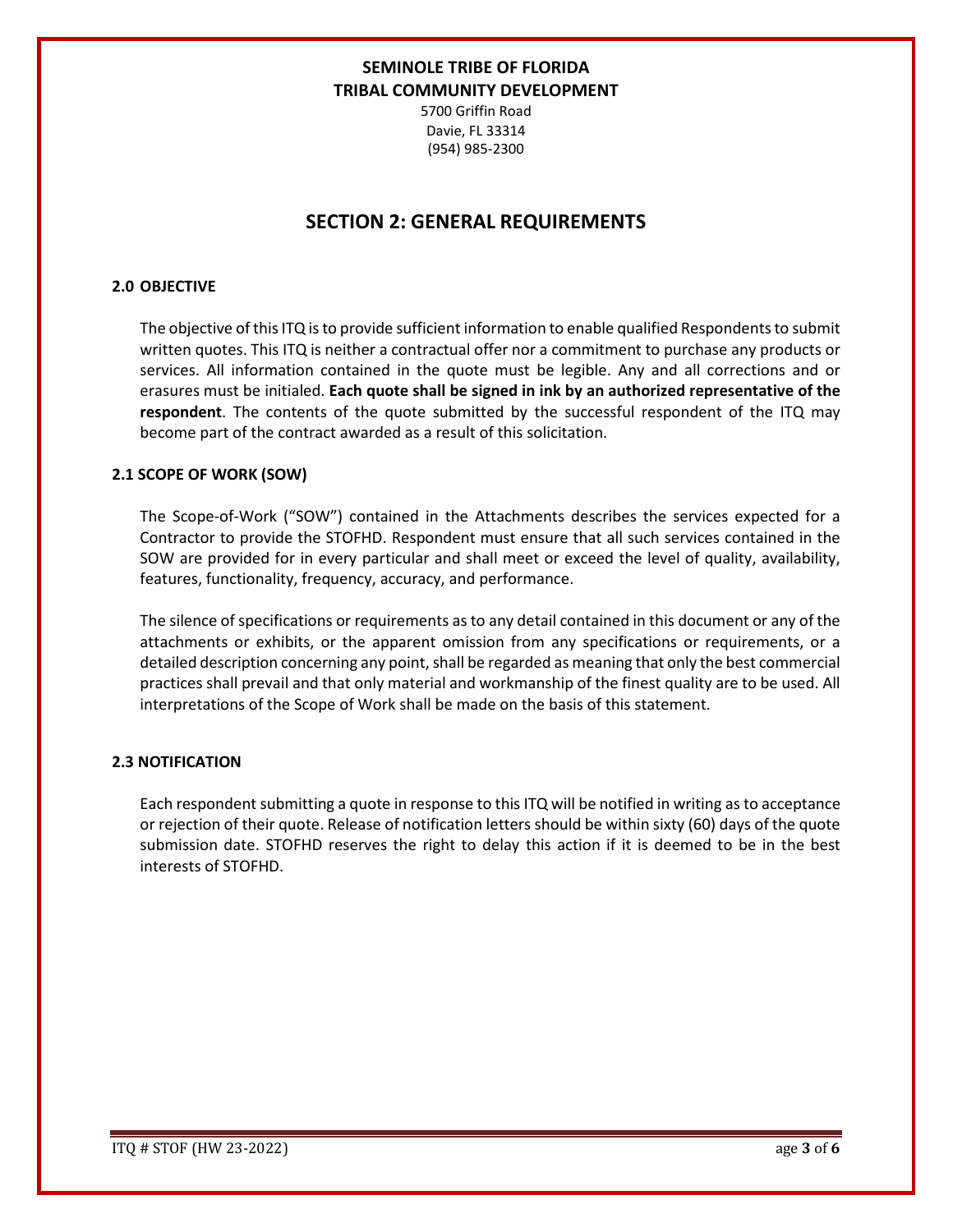5700 Griffin Road Davie, FL 33314 (954) 985-2300

# **Housing Standardized Request for Repairs/Construction**

## **Bathroom:**

- All wood cabinets are required at all times, when like for like is stated if current cabinet is particle board, include in the bid the price to replace with all wood
- Durock on walls in the shower or tub area
	- o All joints, corners and around windows must be sealed with red guard
	- o Extend the Durock 2' on all sides beyond the shower or tub
- Shower floor mortar bed, no foam or any other products should be used
	- o Minimum 2-4% pre-slope
- Liner should be water tested for 24 hours
	- o Minimum 6 inches
- All floor tile should be slip/skid resistant
- Shower floor tile should be a maximum of 2x2 mesh
- Provide backing for all walls inside tub/shower area between 32" and 38"
- Faucets should be Kohler or Delta
- From shower diverter to shower head piping must be copper tubing and copper fittings o Secure the diverter and pipe fittings securely
- When tiling the walls extend 2 feet passed the shower or tub
- ADA bathroom the entire bathroom must be tile a minimum of 4 feet
- All toilets must be Kohler highline
- All exhaust must be vented through the roof or soffit
	- o The exhaust fan and light for the bathroom must be on the same switch
- All paint must be high gloss

## **Kitchen:**

- All wood cabinets are required at all times, when like for like is stated if current cabinet is particle board, include in the bid the price to replace with all wood.
- All sinks should be deep double drop in sinks
- Faucets should be Delta with a pull out spray hose
- Moisture resistant (purple) drywall
- Cabinet screws should be a minimum of  $2 \frac{1}{2}$  inches
	- o Efforts should be made to find a stud
- If drywall is removed from floor to ceiling, blocking must be provided for upper and lower cabinets

All microwave and kitchen hoods must be exhausted outside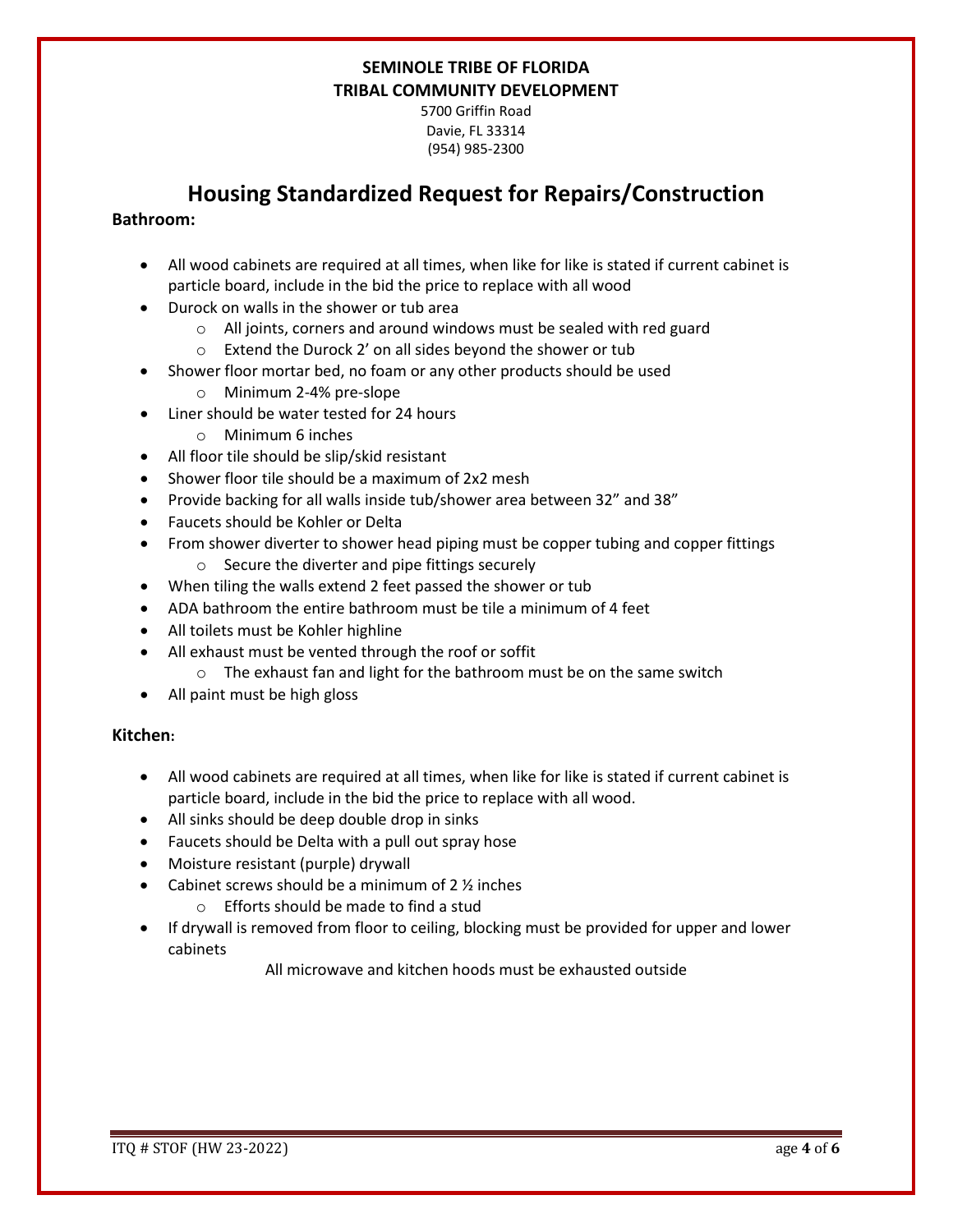5700 Griffin Road Davie, FL 33314 (954) 985-2300

### **Mechanical/HVAC:**

- All AC units must be installed on a metal stand with a secondary pan and connect float switch
- A primary float switch must be installed and connected
- When replacing duct work all joints and seams must be taped and mastic
- All new HVAC units must be a minimum of 16 seer
- All flexible ducts must be a minimum of R8 R-value
- All disconnects should be the pull type non-fuse
- Rheem, Goodman, Night and Day units preferred
- Caulk around all AC vents
- Keyed lockout caps must be on all units

#### **Water Heaters:**

- GE brand, replaced like for like gallon size
- Drain pan required
- TRV piped to the outside
- All water heaters should have a separate shut off switch
- New code required Energy conservation code chapter 4
- Heat traps are mandatory

#### **General Notes:**

- Schedules must be submitted with all bids and updated any time there is a change
- Contractors are expected to work Monday-Friday, 8:00am-5:00pm unless otherwise specified by the project manager
- When installing new drywall in bedroom, living room etc., backing must be provided for TV's being mounted on the wall
- Place a chase and an outlet at the same area where backing is located
- Seal all recess lighting, caulk the lights to the ceiling
- Caulk around all exterior lights
- All exterior light fixtures must be LED
- Any penetration that are made through the wall to the exterior must be caulked or sealed
- Any new gutters must have leaf guard
- Any roof repairs/replacement must follow Miami-Dade standards